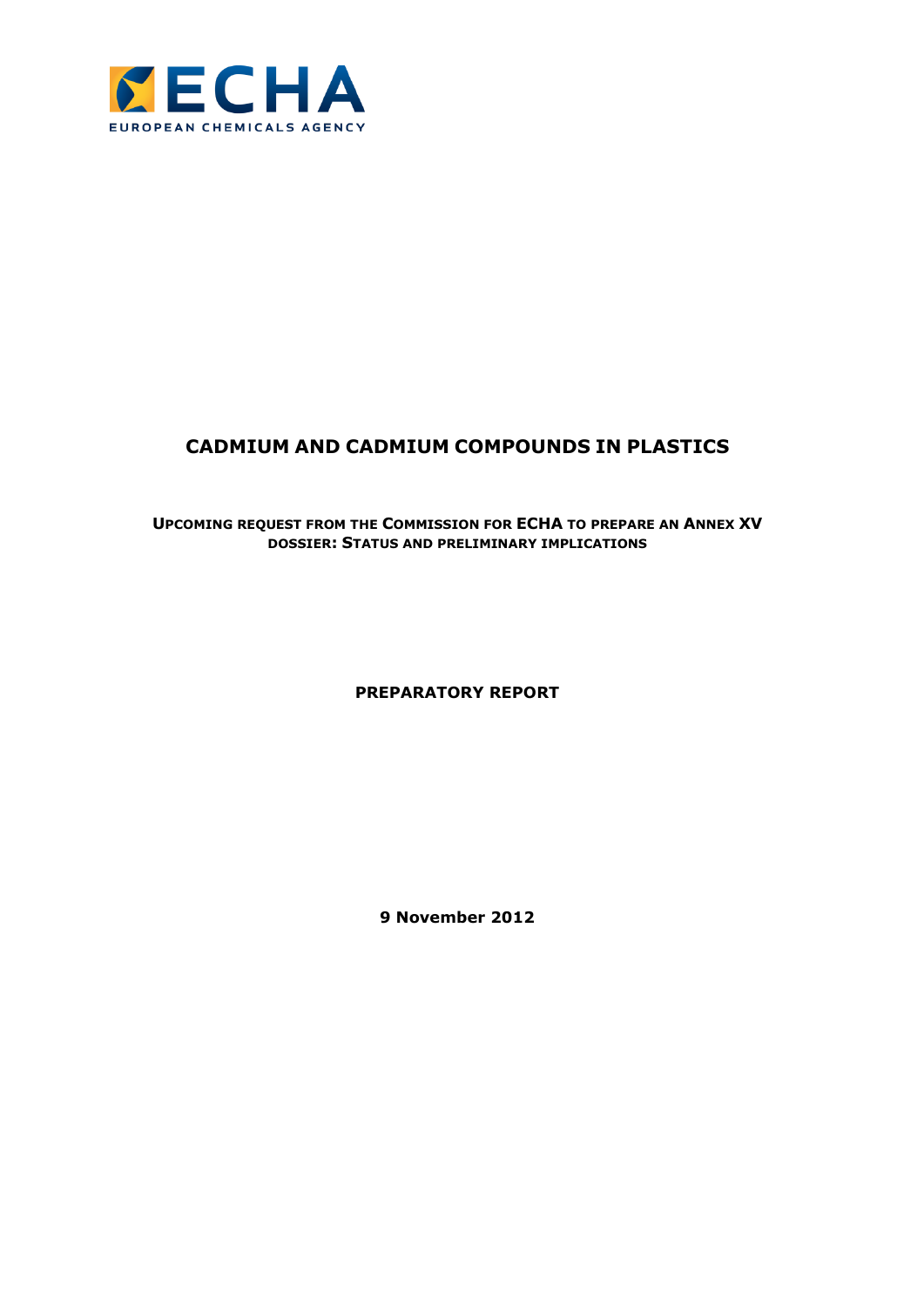# **1. Introduction**

ECHA expects to receive a request from the Commission to prepare an Annex XV dossier in which it should be assessed whether the existing restriction on cadmium and cadmium compounds can be widened to cover all plastic materials (additional to the 16 plastic materials covered by the existing restriction), taking full account of the Council Resolution of 25 January 1988.

This paper aim to describe the assessments needed in the Annex XV dossier and the uses to be investigated based on information gathered so far. Section 4 summarises the information on uses obtained from consultation with industry associations and Member State Competent Authorities, as well as information obtained from registration dossiers. Section 5 describes the approach that ECHA currently considers most appropriate for the preparation of the dossier and the assessments needed.

# **2. State of play**

The draft Regulation amending entry 23 of Annex XVII of REACH was voted on in the REACH Committee 19 April 2012 and was adopted 18 September 2012 (Regulation (EU) No 835/2012). In accordance with that regulation the formal Commission request to prepare an Annex XV dossier should be sent to ECHA by 19 November 2012.

In anticipation of the request ECHA has carried out preparatory work. In order to find information on still existing uses not covered by the current restriction, ECHA has consulted industry associations and Member State Competent Authorities in a preliminary fashion. It has also screened registration data. In addition, ECHA has considered the approach/strategy in terms of the assessments to be carried out in the restriction dossier and considered procurement needs.

ECHA launched a call for tender for services to support the preparation of a possible Annex XV restriction dossier on cadmium and cadmium compounds in the plastic materials not previously covered by restriction. The tasks for the contractor cover the identification of uses of cadmium compounds in plastic materials and the technical and economical feasibility of alternatives as well as risk assessment of cadmium and its compounds in plastic materials as well as their alternatives. A contract with Risk and Policy Analysts (RPA) was signed on 31 October 2012.

# **3. Reason for action**

Since 1988 EU has had a common aim to substitute the use of cadmium as far as possible. This aim has resulted into, amongst others, the restriction entry 23.

According to the EU RAR (2007) cadmium is considered to be a non-threshold carcinogen. According to the CLP Regulation (EC) No 1272/2008 Annex VI cadmium is a type 1B carcinogen and a category 2 mutagen and reproductive toxicant. There is high concern regarding the toxicity of cadmium and recent assessments show that subgroups of the EU population, such as children and vegetarians, are significantly exceeding the tolerable intake of cadmium and that exposure to cadmium at population level should be reduced (EFSA, 2009). The ultimate toxicity of cadmium compounds is due to cadmium itself. Release of any cadmium compound would potentially lead to human exposure to cadmium via the environment or directly. Thus, restrictions of any remaining uses of cadmium compounds in plastics that would result in reduced emissions of cadmium compounds to the environment would contribute to the reduction of human exposure to cadmium.

Finally, one reason for action is to improve the clarity of entry 23 of Annex XVII, to the extent possible.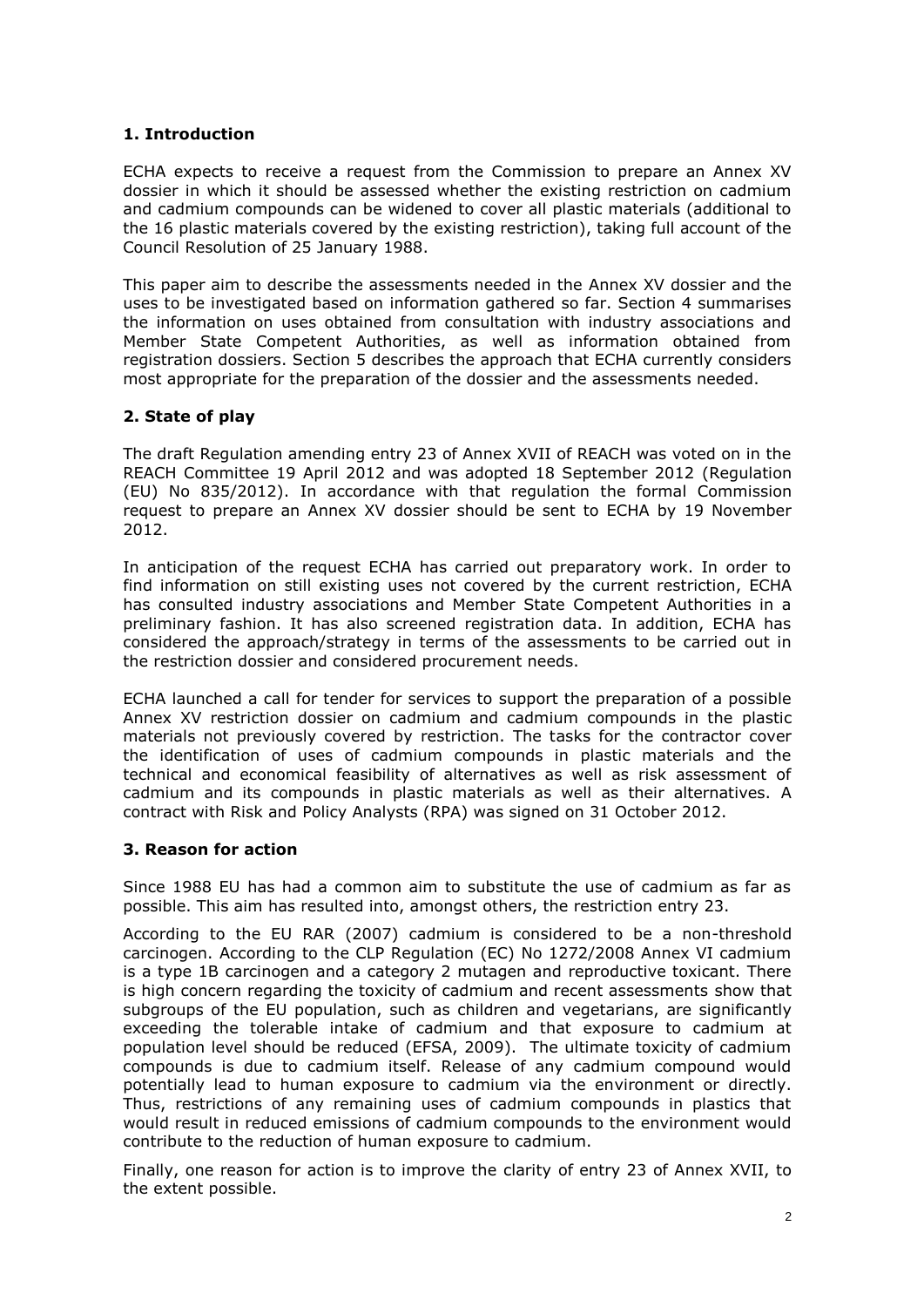# **4. Information from registrations and stakeholder consultations**

# *Registration data*

ECHA has received registrations for Cadmium and the following nine cadmium compounds: cadmium carbonate, cadmium oxide, cadmium hydroxide, cadmium sulphide, cadmium chloride, cadmium sulphate, cadmium nitrate, cadmium tin oxide and dicadmium tin tetraoxide. Altogether there are more than 90 registration dossiers for cadmium compounds. ECHA has screened the IUCLID data for these dossiers. This showed that most dossiers have not identified uses of cadmium compounds in polymers/plastics. Several of the substances are, however, used as starting material in the manufacture of pigments.

Cadmium carbonate and cadmium oxide are the only substances for which the registration dossiers indicate uses in polymers. The identified uses are "Component for polymer-matrices, plastics and related preparations", "Use of CdCO3-containing polymers for cable protecting & isolating coatings" and "Use of CdCO3-containing polymers for tube & sheet articles" and "Use of CdCO3-containing polymers for moulded articles". For cadmium oxide there are corresponding identified uses of CdO-containing polymers. It is not possible to establish what the function of the cadmium compound in the material is or in which kind of polymeric material(s) it is used. The same substances are however used in the production of pigments and in catalysts. There was very little additional information on the uses in the Chemical Safety Reports of the registrations. However, they mention a maximum concentration of the cadmium compound in the polymerised substrate. They also note that certain uses are restricted. The tonnages for these specific applications are not given. Exposure information is provided for occupational exposure and environmental releases from industrial/professional uses, but there is no description of the service life of the articles. For the consumer exposure reference is made to the consumer scenarios in the EU RAR for cadmium and cadmium oxide. The analysis made in the RA is used as a worst case scenario for the present situation.

The three cadmium pigments of main interest (from the court case) were preregistered but are not yet registered*.* The three cadmium pigments do not have a harmonised classification. For one of them, cadmium sulphoselenide red, there are C&L notifications notifying it as Acute tox. 4 (H302, 312, 332, i.e. harmful if swallowed, inhaled or in contact with skin), Skin irritant 2 (H315, causes skin irritation), STOT SE 3 (H335, may cause respiratory irritation).

#### *Preliminary consultation of Member State CAs*

 $\overline{a}$ 

ECHA contacted all MSCAs in May 2012 via CircaBC<sup>1</sup> and asked for information on any current uses of cadmium or of its compounds in plastic materials other than the 16 already regulated. ECHA also asked for experience from any national legislation or voluntary commitments that would have restricted cadmium and compounds in additional plastic materials. ECHA received only eight replies (of 29 CAs in EU and EEA): Austria, France, Greece, Italy, the Netherlands, Norway, Slovak Republic and Sweden. Furthermore, mostly the replies did not give any information to ECHA. Below we give the summary of the information that ECHA received.

 $1$  CIRCA BC is a website that ECHA uses for sharing documents and consulting with Member States.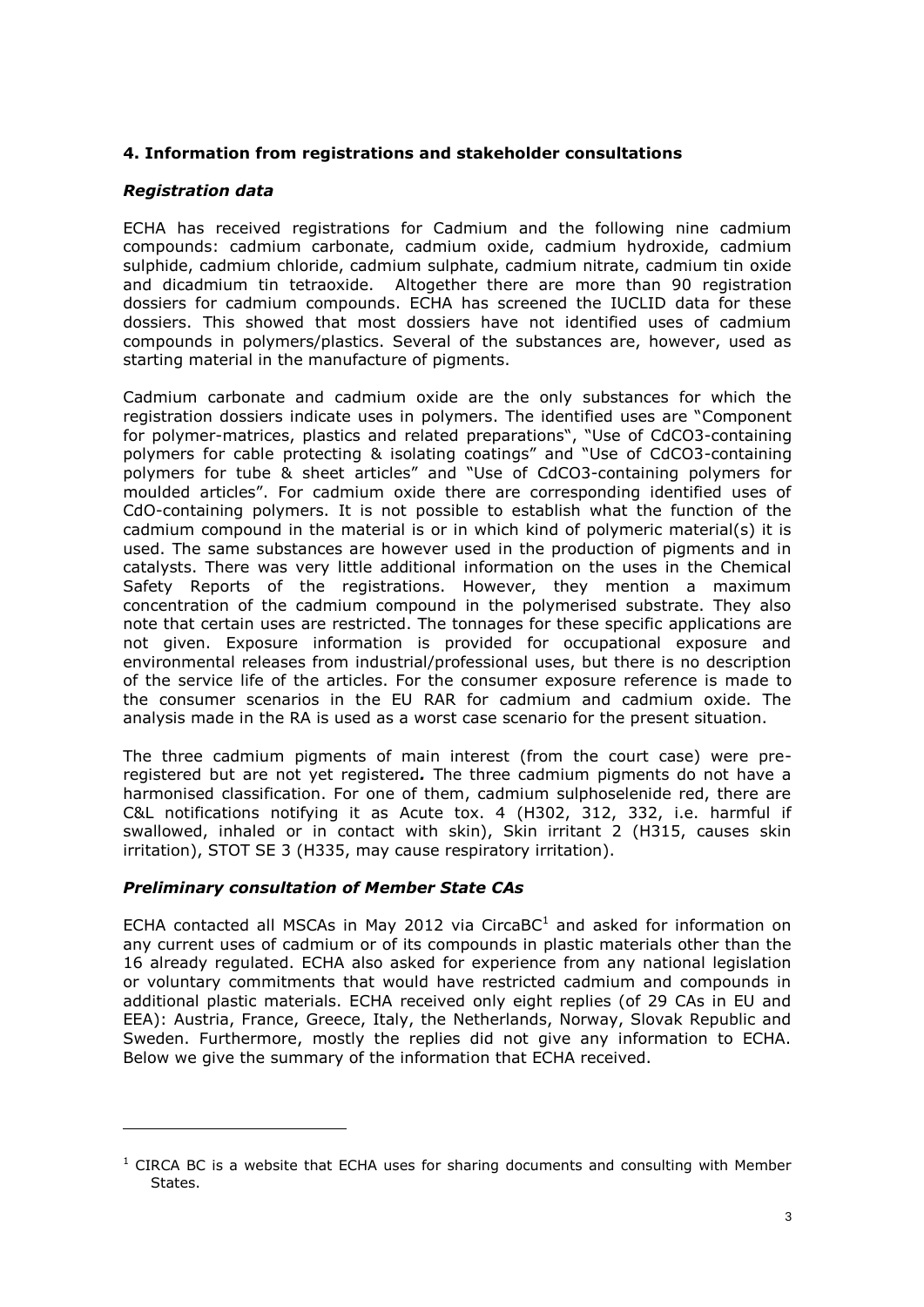The French CA replied that currently, due to the European regulation, pigments based on cadmium are gradually replaced (by iron oxide for example), but for certain plastics as Poly Acrylonitrile Butadiene Styrene (ABS), Polymethylmethacrylate (PMMA), Polyoxymethylene (Acetal) (POM), polycarbonate and polyamide, cadmium is still used.

The Dutch CA replied that the use of cadmium in PMMA was restricted in the Netherlands in 2003.

The Norwegian and Swedish CAs replied that according to their national products registers there is no registered use of cadmium in any plastic material manufactured in their countries. The Norwegian CA added that their analyses on imported articles in the period 2005-2009 have shown some cadmium in imported articles, among them coated material, other plastic products and jewellery.

The Swedish CA also sent a report *'Experiences of the Swedish regulation concerning*  cadmium in stabilisers and pigments in plastics' from 1997<sup>2</sup>. A Swedish national ban on cadmium, including a total prohibition on the use of cadmium as colouring agent and stabiliser in plastics had entered into force in 1982. Initially Sweden had issued a large number of general exemptions to the ban, mostly valid for a limited time period. The study focused on an analysis of the technical and economical implications of the ban in affected industry subsectors. Impacts of the Swedish cadmium regulation on use patterns, industrial structures and trade were also presented in the report (See Text Box 1).

Text Box 1: Extract of information from *'Experiences of the Swedish regulation concerning cadmium in stabilisers and pigments in plastics'* (1997)

In the middle of the 1980's ABS and HDPE applications were reported to account for almost 70% of the use of Cadmium pigments for plastics in Europe. The replacement of cadmium pigments in ABS and High Density Polyethylene (HDPE) applications in Sweden was performed without technical or economic implications in the long term perspective. However, initial implications were experienced.

The replacement of cadmium pigments in plastics processed at a high temperature was a problematic issue. Due to high processing temperatures ABS and PA applications generally posed more technical problems than other thermoplastics.

Initial problems with uneven colouring and decreased colour fastness with substitute pigment in HDPE were reported, e.g. in the pigmenting of HDPE boxes and crates. The use of organic pigments caused uneven colouring and warping of the products. The problems were solved by adjusting formulation and processing equipment.

Cadmium pigments were generally substituted by organic pigments. They were generally more expensive than cadmium based pigments. However, organic pigments also tend to have higher colour strengths than their cadmium or inorganic equivalents. Consequently less pigment was used in the final blend.

#### *Preliminary consultation of industry associations*

 $\overline{a}$ 

After the adoption of Regulation (EU) No 494/2011, the Commission learned about niche applications (eg the colouring of some engineering plastics), where suitable

<sup>&</sup>lt;sup>2</sup> Öberg and Granath, 'Experiences of the Swedish regulation concerning cadmium in stabilizers and pigments in plastics', KEMI PM nr 4/97, 1997,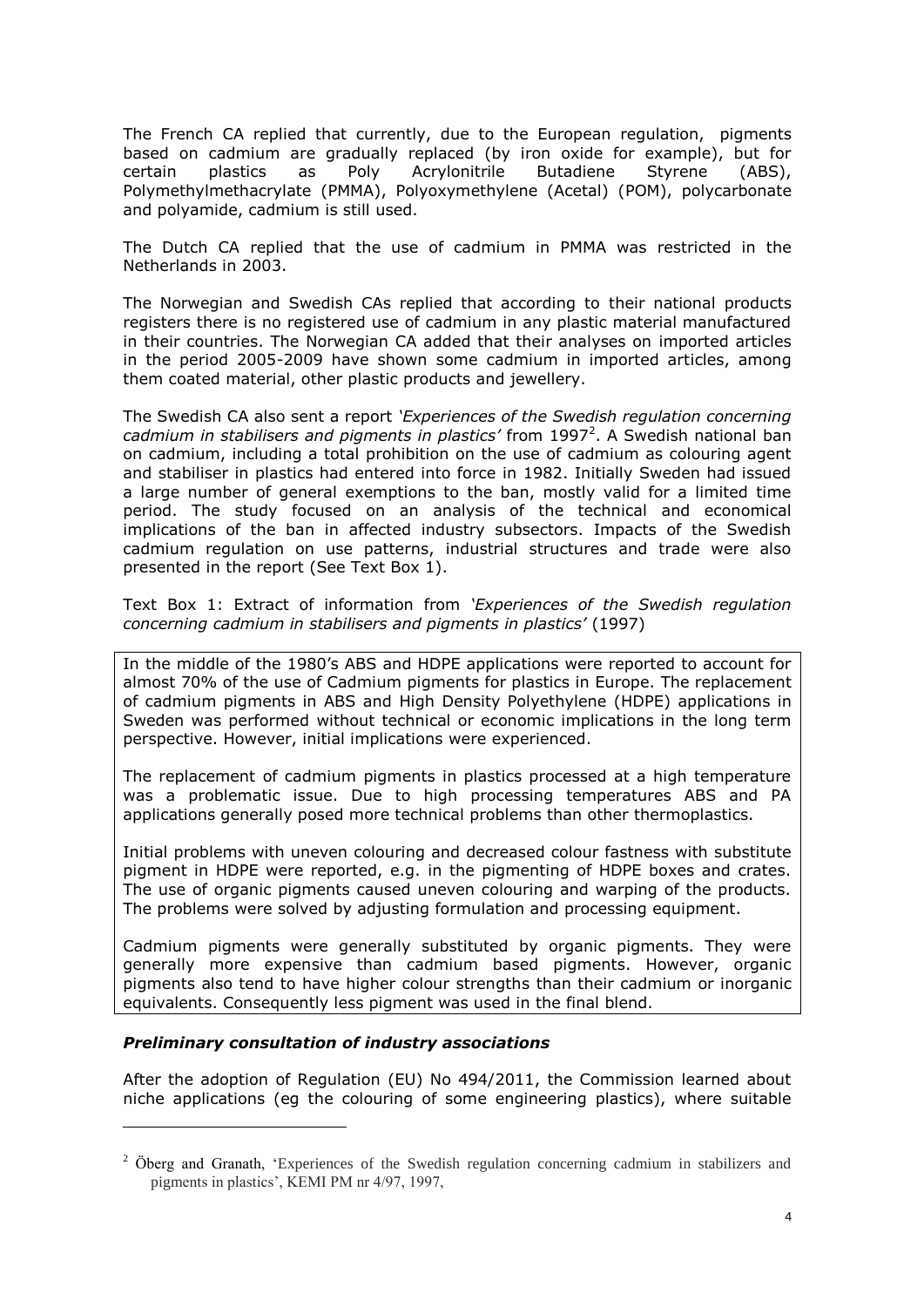alternatives to the use of cadmium compounds may not be available. According to this information, the cadmium compounds used as pigments in these applications are: cadmium zinc sulphide yellow (EC 232-466-8, CAS 8048-07-5), cadmium sulphoselenide red (EC 261-218-1, CAS 58339-34-7) and cadmium sulphoselenide orange (EC 235-758-3, CAS 12656-57-4).

In May and June ECHA sent questions to eight industry associations. Four associations replied. These were International Cadmium Association (ICdA), Eurocolour, Vinyl Plus and European Plastics Recyclers. The information provided by these associations is presented below. ECHA did not receive a reply from Eurometaux, PlasticsEurope, European Plastics Converters or the European Aviation Safety Agency (EASA). The company Boeing however replied. (Boeing had already been in touch with the Commission regarding cadmium for safety applications and was in copy of ECHAs letter to EASA.) ECHA asked the associations about any still existing uses of cadmium and cadmium compounds in plastic materials (other than the 16 already regulated), not only about 'non-safety applications'. Therefore we also received information on uses for safety applications.

- $\circ$  According to Eurocolour the three pigments (mentioned above) are used in the polymers; low-density polyethylene for the production of coloured master batches, SAN, and mostly in polyamides. For signal colours and security applications all kinds of polymers are used. The applications are: wall anchors and joining elements for the building sector, cramps for the electric sector, plastic cages for the textile sector, parts for rescue boats for ships, parts for security equipment for outdoor applications, seats, reels and diverse technical parts for outdoor applications. In total about 4.1 tonnes of these pigments are used in plastics in the EU. The concentration of the pigment in the final article is  $\sim 0.5\%$
- $\circ$  According to ICdA the plastics where the pigments are used include, but are not restricted to, HDPE, polycarbonate, polytetrafluoroethylene (PTFE), nylon, ABS, PMMA, silicones, and Polyphenylene Oxide (PPO). Examples of critical applications are safety piping and cabling, aerospace and automotive. End applications where there are no suitable technical alternatives include, in addition to safety critical uses, those uses where UV stability, temperature and humidity stability and/or migration are important. There are only two manufacturers of these pigments in the EU and they have pre-registered the pigments in the tonnage band 100-1000 t/y.
- $\circ$  Regarding alternatives to the three pigments Eurocolour state that colorants with the same technical properties does not exist. Cadmium pigments provide the highest achievable values for weather resistance, light fastness, heat resistance for the converting processes and chroma. Without cadmium pigments outdoor security applications will, according to Eurocolour, become less secure due to a loss of signal colour strength (fading). Substitutes could be found with lead chromate pigments, but they are part of REACH Annex XIV.
- $\circ$  Other alternatives which do not give the same colour shade and with limited weather fastness – are organic pigments in combination with UVstabilisers. Costs of suitable red organic pigments are about a factor 6-10 higher than inorganic counterparts.
- o Regarding potential exposure to cadmium compounds in plastics ICdA stated that once encapsulated in the polymer – whatever this is – these substances are firmly bound into the matrix and it requires the use of acid to extract even very low levels of cadmium from the coloured polymer.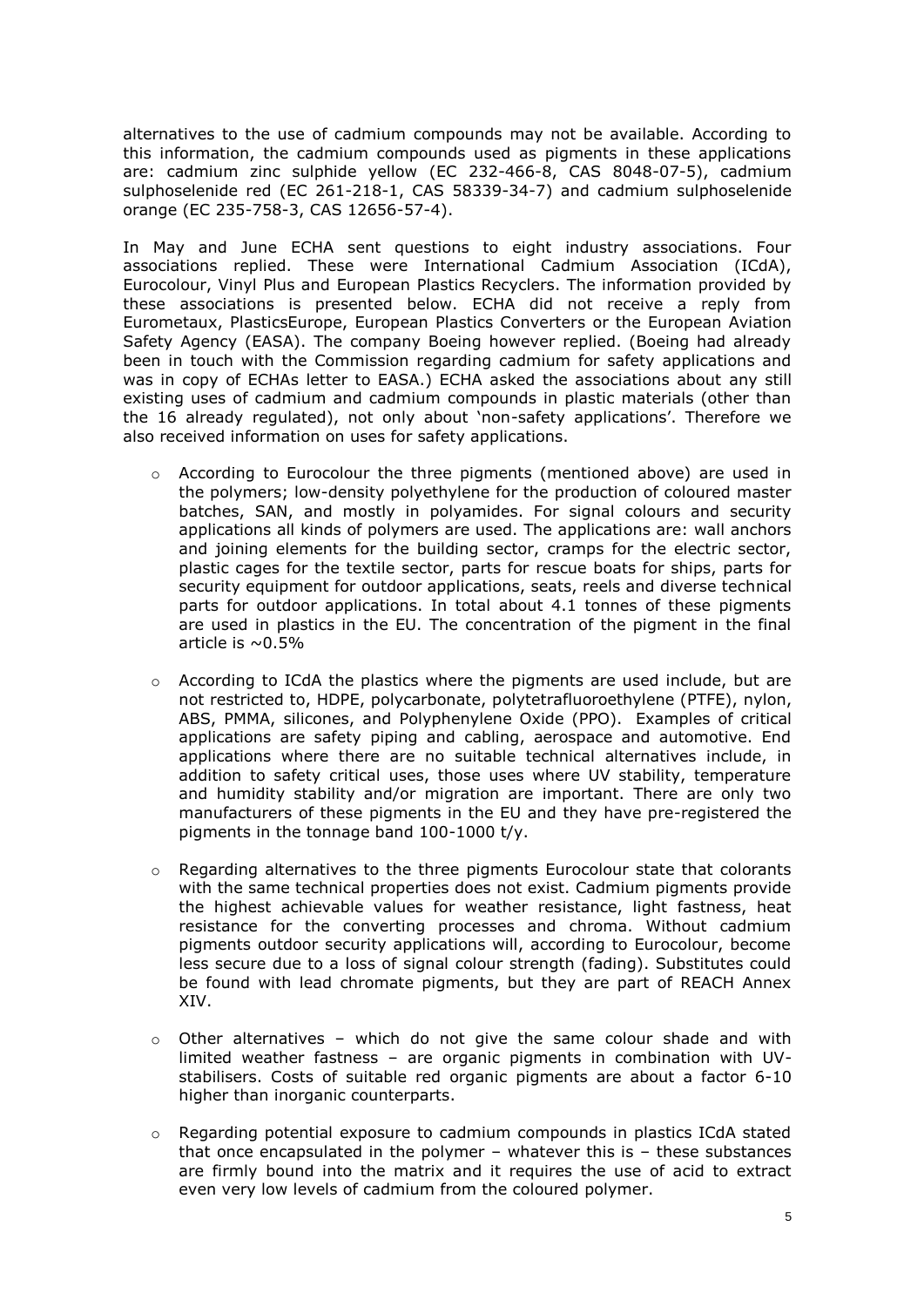- $\circ$  According to ICdA many of the pigments sold as "substitutes" for cadmium pigments do not have the same performance in terms of heat stability, resistance to fading if used outside. This is particularly true of the engineering polymers which are processed at very high temperatures (perhaps up to 375°C). Also, when polymers are injection moulded, there are inevitably feed channels involved which have to be removed from the finished articles. In the case of cadmium pigments these so-called "sprues" can be granulated and resued, as the pigment can withstand the processing temperature almost indefinitely. The high-performance organic pigments used as alternatives can only survive the processing temperature once without partial breakdown to give dirty colour effects. This results in waste of both the polymer itself and the expensive organic pigment. Inorganic pigments, in general, are also immune from migration, where the colorant can travel slowly through the organic polymer matrix and appear at the surface.
- $\circ$  Boeing provided the information that at present they are not aware of any problems with extending the current restriction on plastic materials beyond the 16 covered by the restriction. They did, however, have concerns regarding possible changes in the restriction relating to the derogation for use in safety applications.
- $\circ$  ICdA noted that the following substances which have potential use as stabilisers have been pre-registered under REACH: barium cadmium tetrastearate (EC 214-740-9, CAS 1191-79-23), cadmium distearate (EC 218-743-6, CAS 2191-93-0), cadmium dilaurate (EC 220-017-9, CAS 2605- 44-9) and cadmium didecanoate (EC 220-650-0, CAS 2847-16-7). The REACH cadmium Consortium has not produced any registration dossiers covering these substances and ICdA had no information as to whether they are used for this purpose in the EU.
- $\circ$  ICdA had no information on cadmium compounds in imported articles but suggested that the only cadmium compounds used generally were the three mentioned pigments. None of the consultees had any information on cadmium containing stabilisers in imported articles.
- $\circ$  ICdA stated that, to the best of their knowledge, there is no use of cadmium compounds as stabilisers in plastics other than PVC, and they know of no other function in plastics than to stabilise or give colour.
- $\circ$  A representative of the French customs laboratories recently informed the Commission that cadmium could be used as a catalyst in the manufacture of Ethylene Vinyl Acetate (EVA).

#### **5. Likely main tasks to prepare an Annex XV dossier**

In this section we give the preliminary outline of the kinds of issues we consider relevant to address in preparing an Annex XV dossier after the adoption of the "current restriction". These are intended to form the basis of the Commission's request to ECHA bearing in mind the possible links with the other cadmium related issues (which are addressed in four separate reports).

We envisage that the scope of ECHA's investigation would focus on the identification of those uses (in plastics) of cadmium and its compounds not addressed by the current restriction and on the availability as well as technical and economic feasibility of alternatives.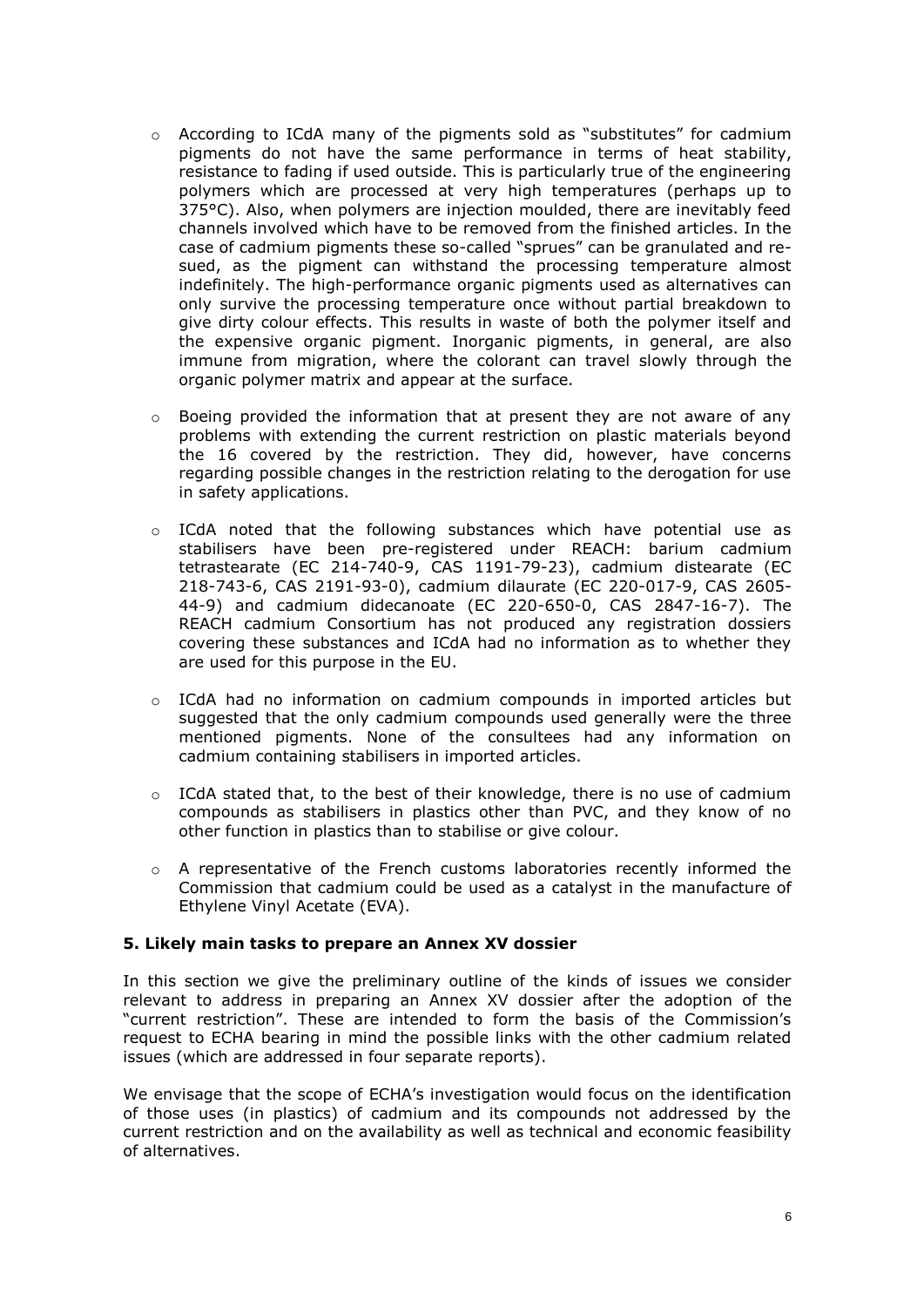The basis for the work is EU's cadmium strategy as stated in the Council Resolution of 25 January 1988: i.e. "limitation of the uses of cadmium to cases where suitable alternatives do not exist". Thus, ECHAs approach would be to make the restriction entry cover all plastic materials and to derogate specific uses where technically and economically feasible alternatives cannot be found. The current derogation for articles for safety applications (see the separate report on this issue) would be valid also for additional plastic materials.

ECHA plans to conduct a brief review of the main existing studies related to the risks posed by cadmium and its compounds. The purpose of the review is to define the general framework for the restrictions based mainly on EU Risk Assessment (ESR) and the reports written by RPA as well as the EFSA reports on dietary exposure. ECHA is not planning to make a new assessment of the hazard of cadmium and its compounds. A brief risk assessment of the alternatives would be carried out the hazards of cadmium are well known. Thus, the NOAEL and LOAEL values used in these previous risk assessments will be used and no new literature search on hazard will be conducted. ECHA plans to complement the assessments with information from any newer studies or other information on relevant uses and emissions e.g. during the waste stage.

The uses to be investigated are relatively minor. The volumes of cadmium pigments may also be relatively low. Around 4 tonnes of the pigments are used in EU per year according to Eurocolour. Cadmium content of imported articles is not known. According to the EU RAR, however, in 2003 the consumption of pigments in EU-16 (including an estimate for imported articles) was estimated at 499 tonnes, corresponding to 299 tonnes cadmium, per annum).

We believe that the most appropriate approach is to estimate the emissions from the identified uses, estimate to what extent these emissions contribute to the exposure and risk for the overall population and estimate the cost of reducing these emissions. We assume that risk assessments for each specific application would most likely only show a very small risk. Therefore we see no point in making a quantitative exposure assessment for the specific applications. Making such assessments would be very costly in terms of money (if outsourced) and staff resources.

The most important cadmium sources to human exposure are emissions from phosphate fertilisers, fossil fuel combustion and iron/steel production. EFSA has concluded that the tolerable intake of cadmium is exceeded in parts of the EU population and that the exposure to cadmium should be reduced. The remaining uses of cadmium in plastics results in a very small share of the total emissions of cadmium in the EU. Still these uses may be responsible for a not insignificant share of the total amount of cadmium brought into the EU market intentionally. Note that pigments are estimated to make out  $8\%$  of the world consumption of cadmium<sup>3</sup>). Furthermore, use of Cadmium in plastics may be one of the sources of emissions that can be reduced in the EU in a cost-effective manner. Thus, it may be justified to restrict the cadmium content remaining uses in plastics if economically and technically feasible alternatives are available.

 $\overline{a}$ 

<sup>&</sup>lt;sup>3</sup> U.S.Geological Survey for the US Department of the Interior, Mineral commodity summaries 2009, Washington DC, 2009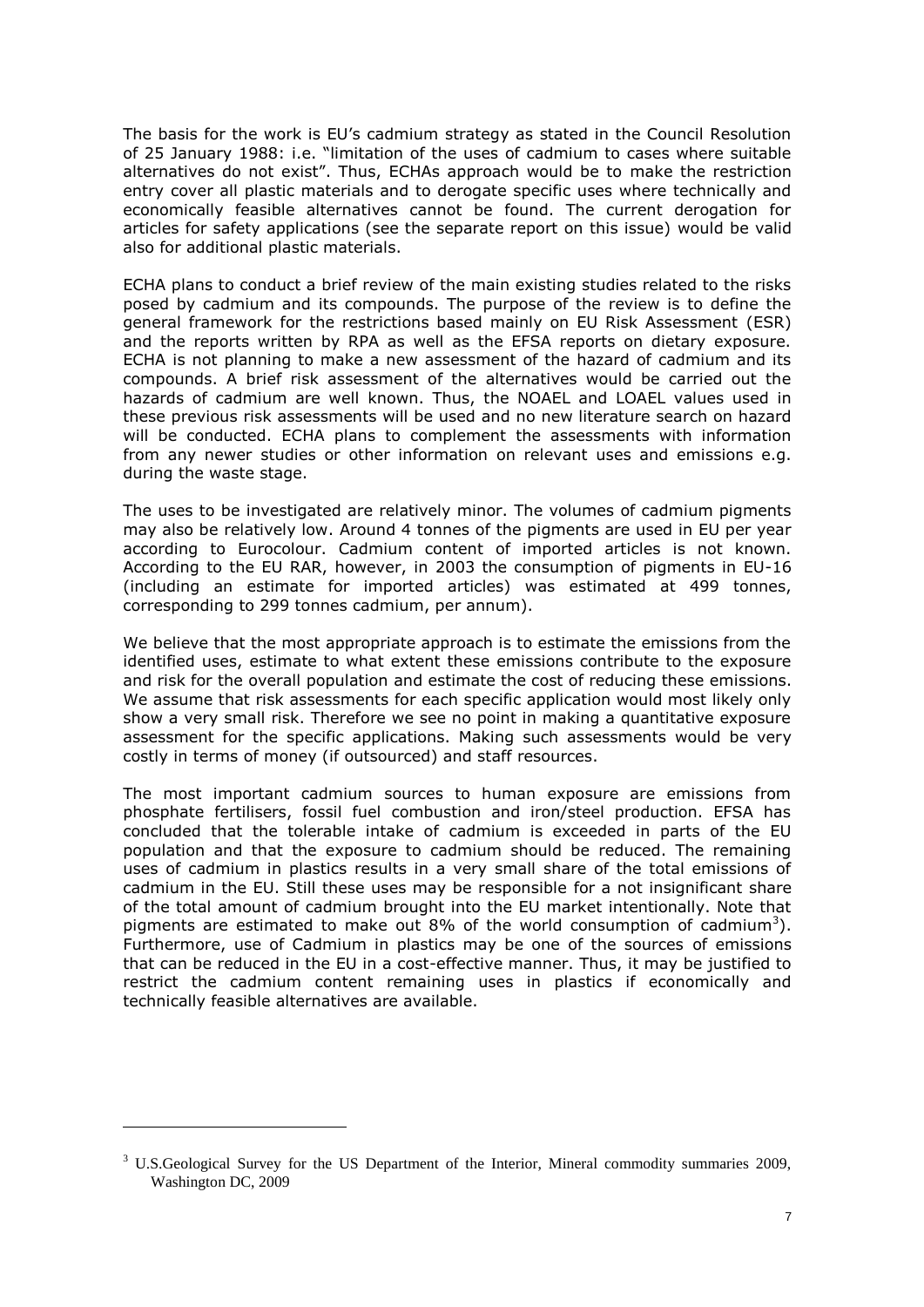From the information gathered so far it seems that there are three cadmium containing pigments still in use in the  $EU^4$ . We also have an idea of the materials in which they are used. We only have an understanding of the applications in general terms but more detail would be needed on the specific applications in order to understand whether these are safety applications. In this case they would be covered by the derogation. Still we would need to assess whether a use is of specific importance for society, whether it is technically possible to switch to alternatives and how costly that switch would be. Also for any non-safety applications we need more information on the technical and economical feasibility of alternatives.

#### **Analytical options**

 $\overline{a}$ 

For uses, where a switch to alternatives is likely to be technically difficult and (thus) costly (i.e. economically infeasible), the following analytical options could be considered:

- 1) *Cost-effectiveness:* We estimate the cost per kilo of reducing the use and/or emission (as appropriate/feasible) of cadmium for each use/sector. This would be compared against each other to identify which, if any, uses/sectors would face costs significantly higher or lower than any others. If a use/sector has a cost which is significantly higher than others, this could be said to provide a *prima facie* case for derogation. This is the least data-demanding approach. However, it cannot state whether any restriction or derogation is actually justified in the first place, nor what level of additional cost compared with other uses/sectors should be regarded as 'significant'.
- 2) *Cost-effectiveness with a benchmark from previous EU wide decisions:* We estimate the cost per kilo as in (1), and then compare the estimates against some benchmark, for instance, the cost per kilo estimated for some other cadmium regulation which has already been adopted. For instance, in an impact assessment for the agreed legislation<sup>5</sup> on batteries for cordless power tools the costs for industry to eliminate one kilo cadmium was estimated (proposal for a Directive amending Directive 2006/66/EC on batteries and accumulators, adopted by the Commission 26 March 2012). Because this legislation was adopted, it would imply that the benefits of reducing cadmium were considered to be at least as much as the estimated cost of removal. Therefore, the issue is if costs estimated in the current case were found to be lower than this cost of removal. If so, the proposed restriction would be "equally good" or "in the same ballpark". Restrictions having much higher costs per kg would no longer be "in the same ballpark" and so could have a case for derogation<sup>6</sup>. This approach would ensure consistency with prior legislative decisions, although in the absence of an explicit monetary comparison of costs and benefits, the fact that a previous piece of legislation was adopted cannot be taken to demonstrate that the benefits of that legislation actually did (and do) outweigh the costs in reality.

<sup>&</sup>lt;sup>4</sup> Also, the use of cadmium carbonate containing polymers has been registered. This needs further investigation in order to understand the function of the cadmium compound and whether cadmium is used only for safety applications or not

<sup>&</sup>lt;sup>5</sup> ESWI, Exemption for the use of cadmium in portable batteries and accumulators intended for the use in cordless power tools in the context of the Batteries Directive 2006/66/EC, Final Report, 26 january 2010

 $6$  Enforceability and practicability would naturally need to be considered too.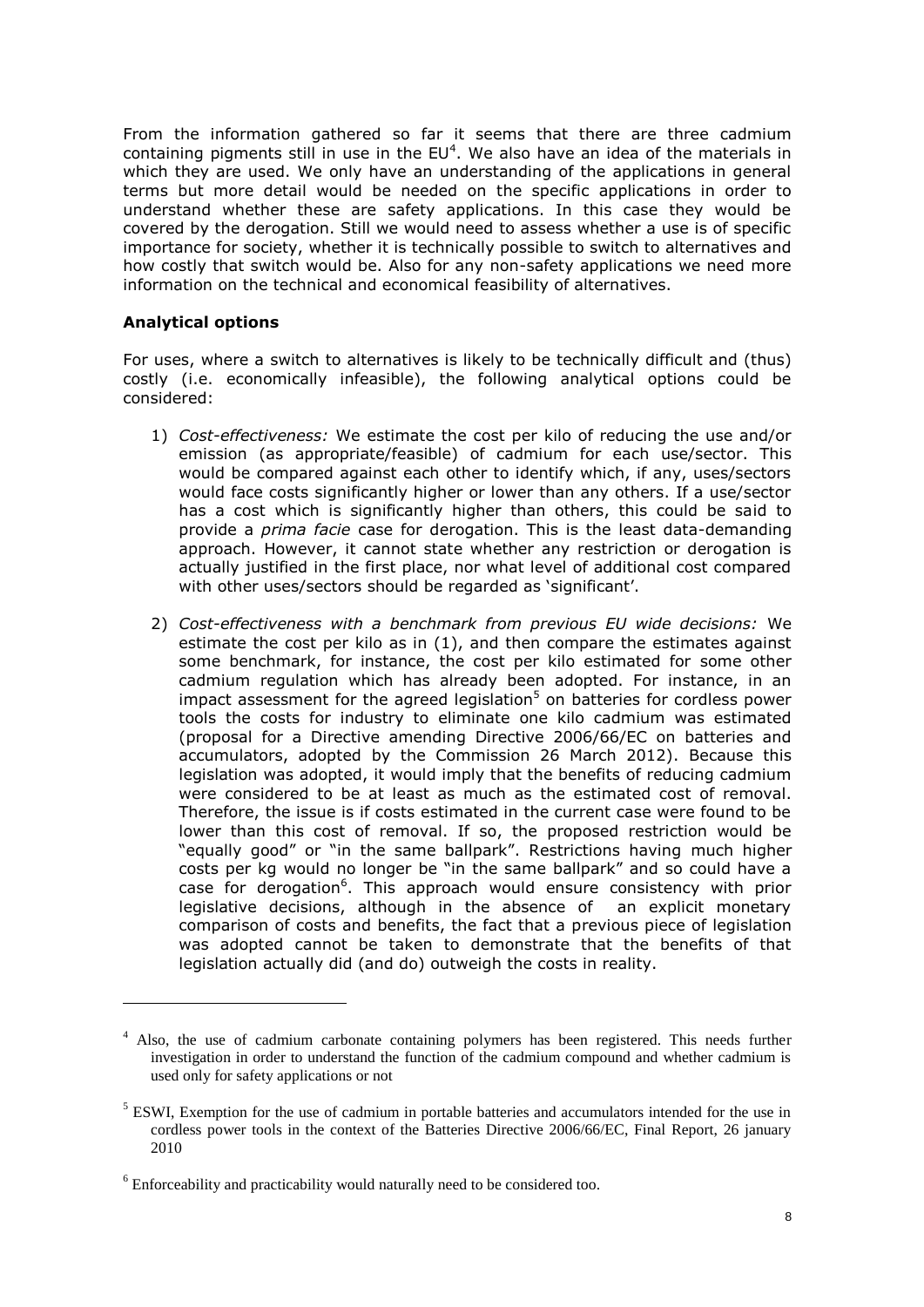- 3) *Cost-impact.* We use approaches to impact assessment which are not based on strict risk assessment principles. Rather we would use a more 'pragmatic' combination of evidence and data to provide indicative, albeit potentially uncertain, estimates of the impact of cadmium (and any reduction in exposures) on human health. Previous studies have, for instance, estimated the number of premature deaths from cadmium on the basis of information on deaths related to smoking (as done in the report mentioned in the previous point), and similar approaches could be used to estimate the impact on mortality and morbidity in the current case. This can then be compared against the estimated cost to provide a 'cost-impact' comparison. However, this approach can result in the problem that there are multiple endpoints identified (e.g. different illnesses), with different scales of impact (e.g. illness severity), and no way to combine them into a single measure of impact (e.g. 'outcome per kilo'). Even where only one endpoint (e.g. illness) is indicated, meaning that a 'cost per case' estimate can be generated, the approach would be subject to the similar problem as (1), with no way of judging what is a 'reasonable' or 'unreasonable' amount of benefit per unit of substance removed.
- 4) *Cost-benefit:* We make an impact assessment as in (3) and apply monetary values to the estimated health impacts to produce a cost-benefit analysis. This is subject to the uncertainties inherent in the approach described at (3), and requires monetary estimates which match (at least approximately) the endpoints identified for quantification in the impact assessment. However, it has the strength that it provides a relatively unambiguous approach to judging when a derogation might be justified and when not, based on a comparison of costs and benefits. Uncertainty can be dealt with through sensitivity analysis. However, if Option 3 was possibly difficult to conduct, this Option 4 would have those difficulties as well as those related to valuation of endpoints.

A more detailed assessment of the available data and evidence is necessary to identify which of the options above might be viable in the current case. The ability to implement Option 1 is a prerequisite for the other options. Given the availability of existing cost per tonne estimates, Option 2 would seem to be feasible and could produce policy relevant results. Option 4 would build on and extend Option 2, but is most demanding in terms of data and evidence, and would not necessarily provide more certain estimates and conclusions.

#### **Possible call for evidence on ECHA's website**

It may be advantageous for ECHA to hold a 'call for evidence' consultation on its web-site. In this consultation ECHA would gather information relevant to the possible restriction in a transparent manner (and thus have hopefully no/less surprises during public consultation of the Annex XV restriction dossier). The contractor would need to analyse the outcome. Thus, it would make sense to involve the consultant in this phase. The consultation round could start e.g. in January 2013.

#### **Timing issues**

Although a more detailed time and resource planning that takes full account of the 'scope' of the necessary analysis has not yet been performed, it is clear that it will not be possible for ECHA to submit an Annex XV dossier in August 2013. The consultant will have about 8 months to finalise the work from the signing of the contract (31 October 2012) and all final reports should be accepted by ECHA after 10 months. ECHA will need a couple of months to finalise the restriction report after the receipt of the consultants report. In practise it might be possible to submit the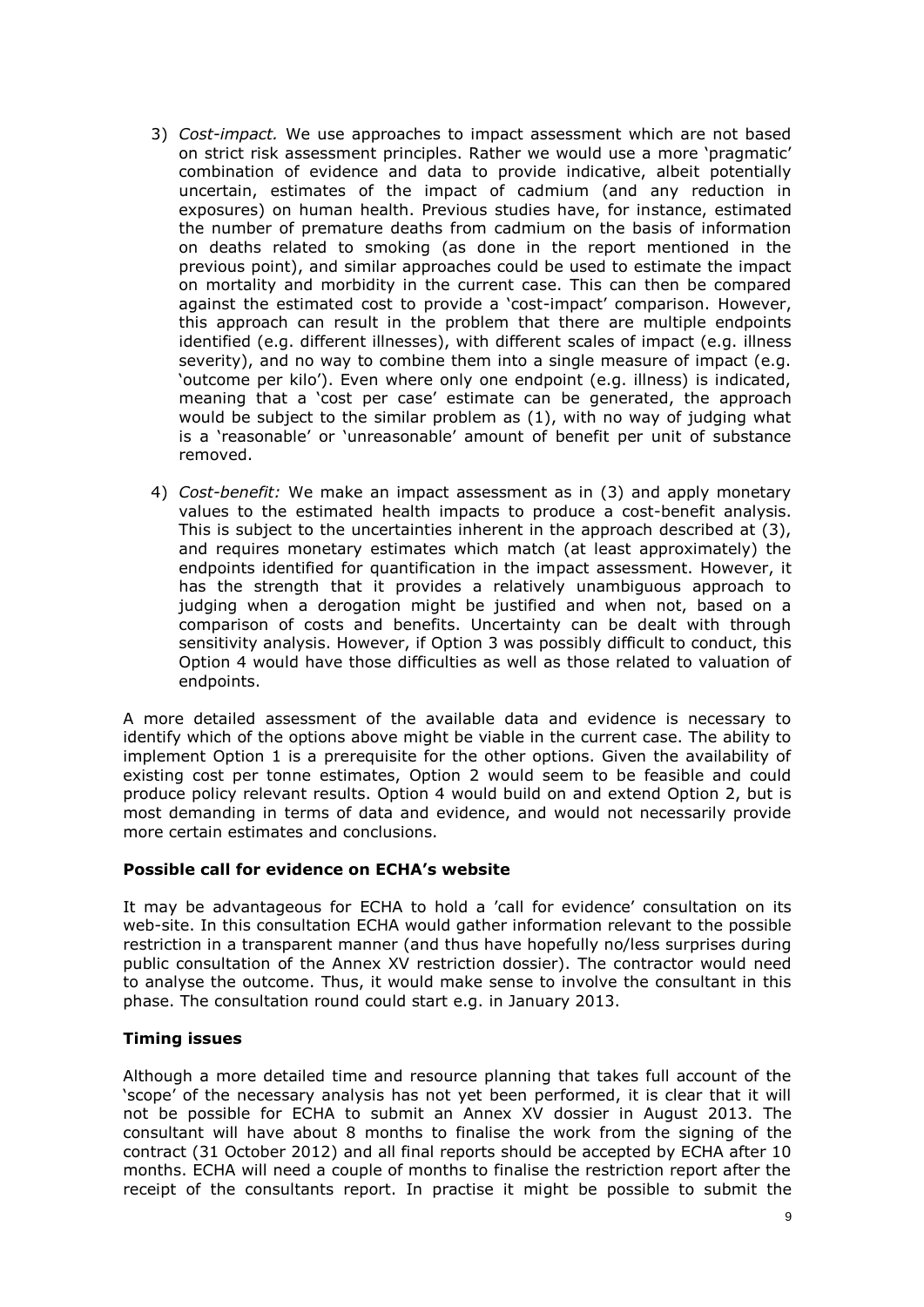Annex XV dossier in October 2013. However, January 2014 is a more realistic submission date.

#### **6. Conclusion**

ECHA will prepare an Annex XV restriction dossier on cadmium in plastics on the basis of a request from the Commission. If the request arrives in 2012 ECHA estimates that the dossier would most likely be ready in January 2014.

The dossier is proposed to focus on identifying remaining applications of cadmium in plastics and the technical and economical feasibility of alternatives for those applications. Any restriction proposal resulting from the dossier is proposed to be risk based, summarising existing assessments and refining them with any new existing data on use and exposure related to the applications of interest. The costs and the risks of alternatives are proposed to be assessed based on, inter alia, the information received during the call for evidence.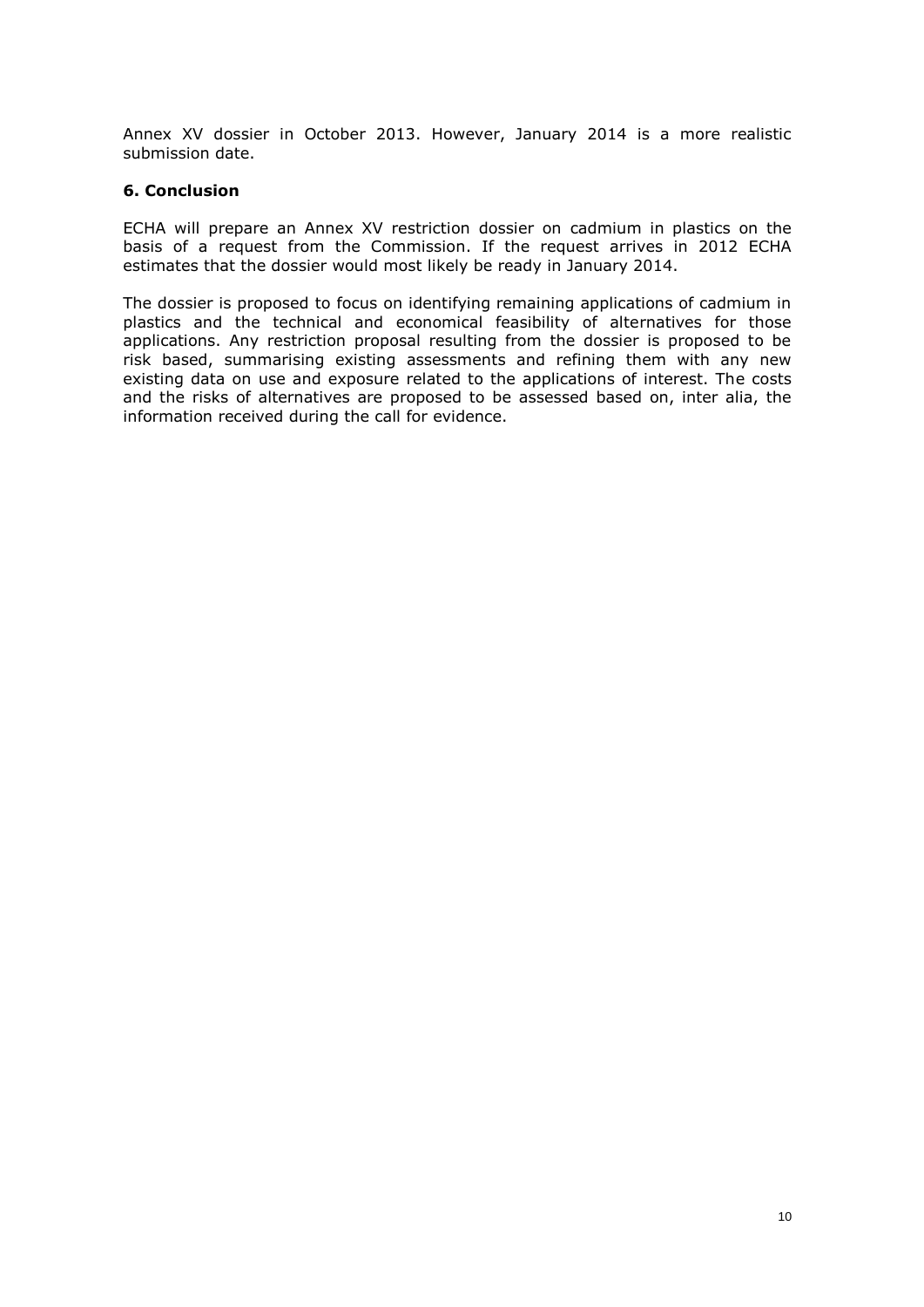# **Annex I**

# **The content of Entry 23 of Annex XVII of REACH after the adoption of Regulation (EU) No 835/2012**

# *Unofficial compilation for the purpose of this report*

Cadmium and its compounds…

1. Shall not be used in mixtures and articles produced from the following synthetic organic polymers (hereafter referred to as plastic material):

- polymers or copolymers of vinyl chloride (PVC) [3904 10] [3904 21]
- polyurethane (PUR) [3909 50]
- low-density polyethylene (LDPE), with the exception of low-density polyethylene used for the production of coloured masterbatch [3901 10]
- cellulose acetate (CA) [3912 11]
- cellulose acetate butyrate (CAB) [3912 11]
- $-$  epoxy resins [3907 30]
- melamine formaldehyde (MF) resins [3909 20]
- urea formaldehyde (UF) resins [3909 10]
- unsaturated polyesters (UP) [3907 91]
- polyethylene terephthalate (PET) [3907 60]
- polybutylene terephthalate (PBT)
- transparent/general-purpose polystyrene [3903 11]
- acrylonitrile methylmethacrylate (AMMA)
- cross-linked polyethylene (VPE)
- high-impact polystyrene
- polypropylene (PP) [3902 10]

Mixtures and articles produced from plastic material as listed above shall not be placed on the market if the concentration of cadmium (expressed as Cd metal) is equal to or greater than 0,01% by weight of the plastic material.

By 19 November 2012, in accordance with Article 69, Commission shall ask the European Chemicals Agency to prepare a dossier conforming to the requirements of Annex XV in order to assess whether the use of cadmium and its compounds in plastic material, other than that listed in subparagraph 1, should be restricted

2. Shall not be used in paints [3208] [3209].

For paints with a zinc content exceeding 10 % by weight of the paint, the concentration of cadmium (expressed as Cd metal) shall not be equal to or greater than 0,1 % by weight.

Painted articles shall not be placed on the market if the concentration of cadmium (expressed as Cd metal) is equal to or greater than 0,1 % by weight of the paint on the painted article.

3. By way of derogation, paragraphs 1 and 2 shall not apply to articles coloured with mixtures containing cadmium for safety reasons.

4. By way of derogation, paragraph 1, second subparagraph shall not apply to:

— mixtures produced from PVC waste, hereinafter referred to as "recovered PVC",

— mixtures and articles containing recovered PVC if their concentration of cadmium (expressed as Cd metal) does not exceed 0,1 % by weight of the plastic material in the following rigid PVC applications: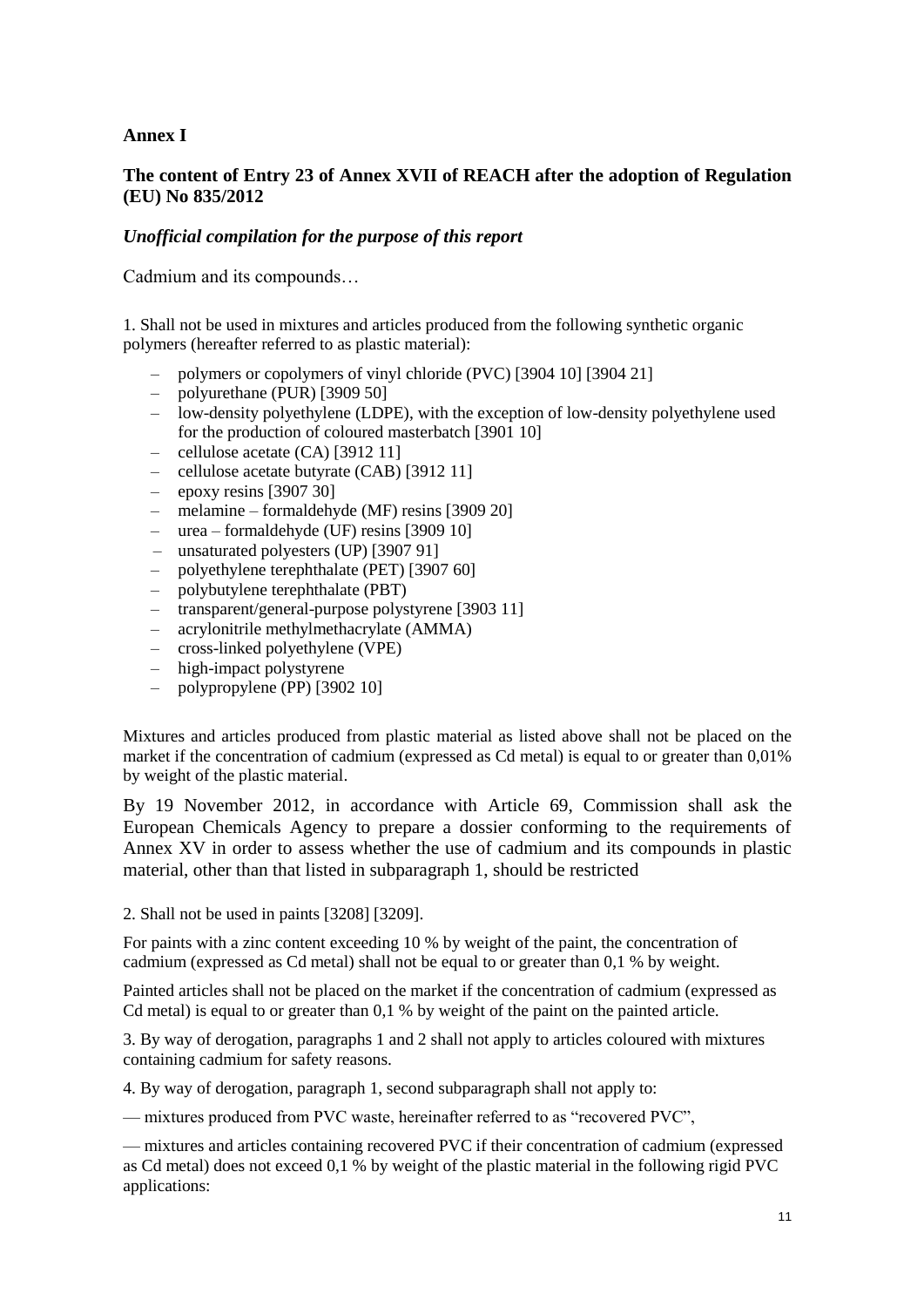(a) profiles and rigid sheets for building applications;

(b) doors, windows, shutters, walls, blinds, fences, and roof gutters;

(c) decks and terraces;

(d) cable ducts;

(e) pipes for non-drinking water if the recovered PVC is used in the middle layer of a multilayer pipe and is entirely covered with a layer of newly produced PVC in compliance with paragraph 1 above.

Suppliers shall ensure, before the placing on the market of mixtures and articles containing recovered PVC for the first time, that these are visibly, legibly and indelibly marked as follows: "*Contains recovered PVC*" or with the following pictogram:

-

In accordance with Article 69 of this Regulation, the derogation granted in paragraph 4 will be reviewed, in particular with a view to reducing the limit value for cadmium and to reassess the derogation for the applications listed in points (a) to (e), by 31 December 2017.

5. For the purpose of this entry, 'cadmium plating' means any deposit or coating of metallic cadmium on a metallic surface. Shall not be used for cadmium plating metallic articles or components of the articles used in the following sectors/applications:

(a) equipment and machinery for:

— food production [8210] [8417 20] [8419 81] [8421 11] [8421 22] [8422] [8435] [8437] [8438] [8476 11]

—agriculture [8419 31] [8424 81] [8432] [8433] [8434] [8436]

— cooling and freezing [8418]

— printing and book-binding [8440] [8442] [8443]

(b) equipment and machinery for the production of:

— household goods [7321] [8421 12] [8450] [8509] [8516]

— furniture [8465] [8466] [9401] [9402] [9403] [9404]

— sanitary ware [7324]

— central heating and air conditioning plant [7322] [8403] [8404] [8415]

In any case, whatever their use or intended final purpose, the placing on the market of cadmiumplated articles or components of such articles used in the sectors/applications listed in points (a) and (b) above and of articles manufactured in the sectors listed in point (b) above is prohibited.

6. The provisions referred to in paragraph 5 shall also be applicable to cadmium-plated articles or components of such articles when used in the sectors/applications listed in points (a) and (b) below and to articles manufactured in the sectors listed in (b) below:

(a) equipment and machinery for the production of:

— paper and board [8419 32] [8439] [8441] textiles and clothing [8444] [8445] [8447] [8448] [8449] [8451] [8452]

(b) equipment and machinery for the production of:

— industrial handling equipment and machinery [8425] [8426] [8427] [8428] [8429] [8430] [8431]